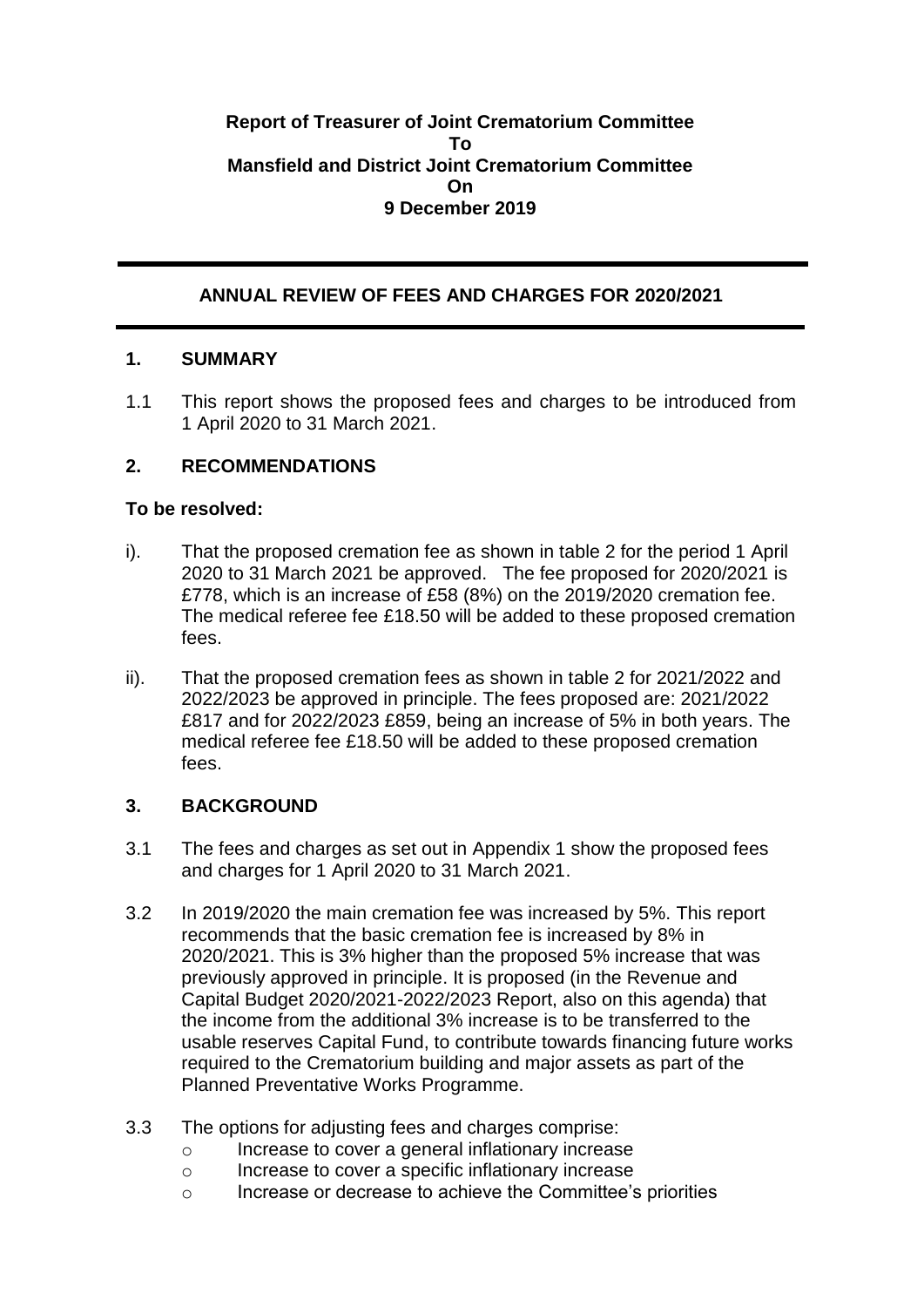- o Change to reflect market conditions
- o Change to reflect actual cost of service
- o Change to generate additional real income

Where there has been a change in the level of fees and charges, the basis (as per the above list) has been identified in Appendix 1.

- 3.4 Charges are generally rounded to the nearest 50 pence or £1. This is particularly relevant where customers pay in cash.
- 3.5 The fees and charges put forward have been used in calculating the proposed budgets for 2020/2021 and changes to this would result also in changes to those budgets.
- 3.6 The Consumer Price Index (CPI), which provides the measure for inflation, was at 1.5% at October 2019. The Bank of England Inflation Report (May 2019) shows that there is an expectation from the Bank of England that inflation will hover around the target level of 2% over the medium term. If the UK leave the EU without a deal then there is a possibility that inflation could rise significantly as the cost of importing goods from the EU becomes more expensive.
- 3.7 Growth across the UK has been volatile during 2019, largely due to Brexitrelated effects. The first quarter of 2019 saw growth at 0.5%, although quarter two growth is projected to have been significantly weaker. The Office of Budgetary Responsibility projection is that Gross Domestic Product (GDP) growth in 2019 will drop back to 1.2% from 1.4% in 2018. For the period covered by the budget, growth is expected to rise slightly to 1.4% into 2020 before steadily increasing to 1.6% in 2021 and staying at this level until at least 2023.
- 3.8 Table 1 below compares the 2019/2020 adult cremation fees including the medical fee for the crematoria in our region and the number of cremations undertaken in the 2017 and 2018 calendar years:

|                                        | <b>Adult Cremation Fee</b> | Number of         | Number of         |
|----------------------------------------|----------------------------|-------------------|-------------------|
|                                        | <b>including Medical</b>   | <b>Cremations</b> | <b>Cremations</b> |
| <b>Crematorium</b>                     | Fee for 2019/2020          | 2017              | 2018              |
| <b>Bramcote</b>                        | £712.00                    | 2,762             | 2,639             |
| Derby                                  | £737.00                    | 2,652             | 2,593             |
| Mansfield                              | £738.50                    | 2,501             | 2,371             |
| Wilford Hill - Nottingham              | £744.00                    | 1,839             | 1,816             |
| Gedling (opened Jan 17)                | £745.00                    | 998               | 1,371             |
| Chesterfield                           | £750.00                    | 2,339             | 2,174             |
| Babworth - Retford (opened Aug 18)     | £794.00                    |                   | 234               |
| Barnaby Moor - Retford (opened Feb 19) | £795.00                    |                   |                   |
| Amber Valley - Swanwick                | £850.00                    | 1,346             | 1,489             |
| Grantham                               | £999.00                    | 1,154             | 1,127             |
| Sherwood Forest - Ollerton             | £999.00                    | 1,131             | 1,048             |
| <b>TOTAL Number of Cremations</b>      |                            | 16,722            | 16,862            |

#### **Table 1**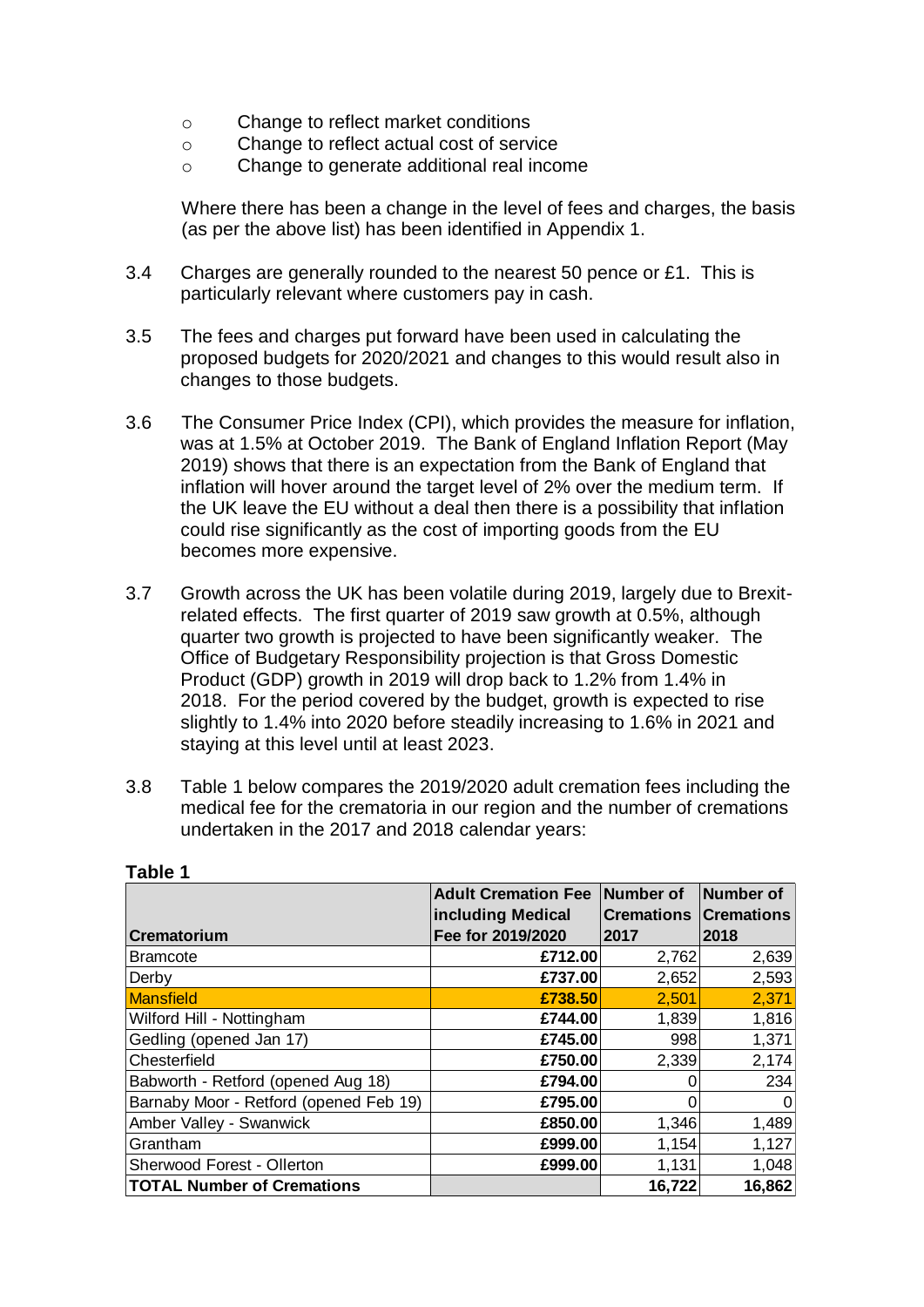Within the local area the Mansfield and District Crematoria is the third lowest in price for an adult cremation fee including medical fee for 2019/2020. The graph in Appendix 2 compares the cremation fees including medical fees for 2019/2020 for local crematoria.

- 3.9 Data obtained from the Cremation Society as at 1 January 2019 states that of the 299 Crematoria in the UK, Mansfield is the fifty fifth lowest in price for a basic cremation (forty sixth lowest at 1 January 2018).
- 3.10 Table 2 below shows the recommended increase for basic cremation fees by 8% in 2020/2021 and 5% in 2021/2022 and 2022/2023.

|                      | Approved increase   | <b>Proposed</b><br>8% | <b>Estimate assuming</b><br>5% increase |        |
|----------------------|---------------------|-----------------------|-----------------------------------------|--------|
|                      | 2019/2020 2020/2021 |                       | 2021/2022 2022/2023                     |        |
|                      |                     | £                     |                                         | £      |
| Cremation fee        | 720.00              | 778.00                | 817.00                                  | 859.00 |
| Medical referees fee | 18.50               | 18.50                 | 18.50                                   | 18.50  |
| <b>TOTAL FEE</b>     | 738.50              | 796.50                | 835.50                                  | 877.50 |

#### **Table 2**

- 3.11 The basic cremation and medical referee's fee for an adult cremation proposed for 2020/2021 is £796.50, which is an increase of £58 (8%) on the 2019/2020 approved fee.
- 3.12 Table 3 below shows alternative percentage increases to the basic adult cremation fee for 2020/2021 and the additional forecasted income that the higher percentage increases would generate.

| Table 3 |  |
|---------|--|
|         |  |
|         |  |

 $\blacksquare$ 

|                              | Percentage increases to the 2019/2020 Cremation Fee |            |            |            |
|------------------------------|-----------------------------------------------------|------------|------------|------------|
|                              | 5%                                                  | 8%         | 10%        | 17.25%     |
| <b>Basic Adult Cremation</b> |                                                     |            |            |            |
| Fee                          | £756.00                                             | £778.00    | £792.00    | £844.20    |
| Forecasted Number of         |                                                     |            |            |            |
| Cremations                   | 2100                                                | 2100       | 2100       | 2100       |
| <b>Forecasted Cremation</b>  |                                                     |            |            |            |
| Fee Income                   | £1,587,600                                          | £1,633,800 | £1,663,200 | £1,772,820 |
| <b>Forecasted Additional</b> |                                                     |            |            |            |
| Income if % Rise             |                                                     |            |            |            |
| Increased                    |                                                     | £46,200    | £75,600    | £185,220   |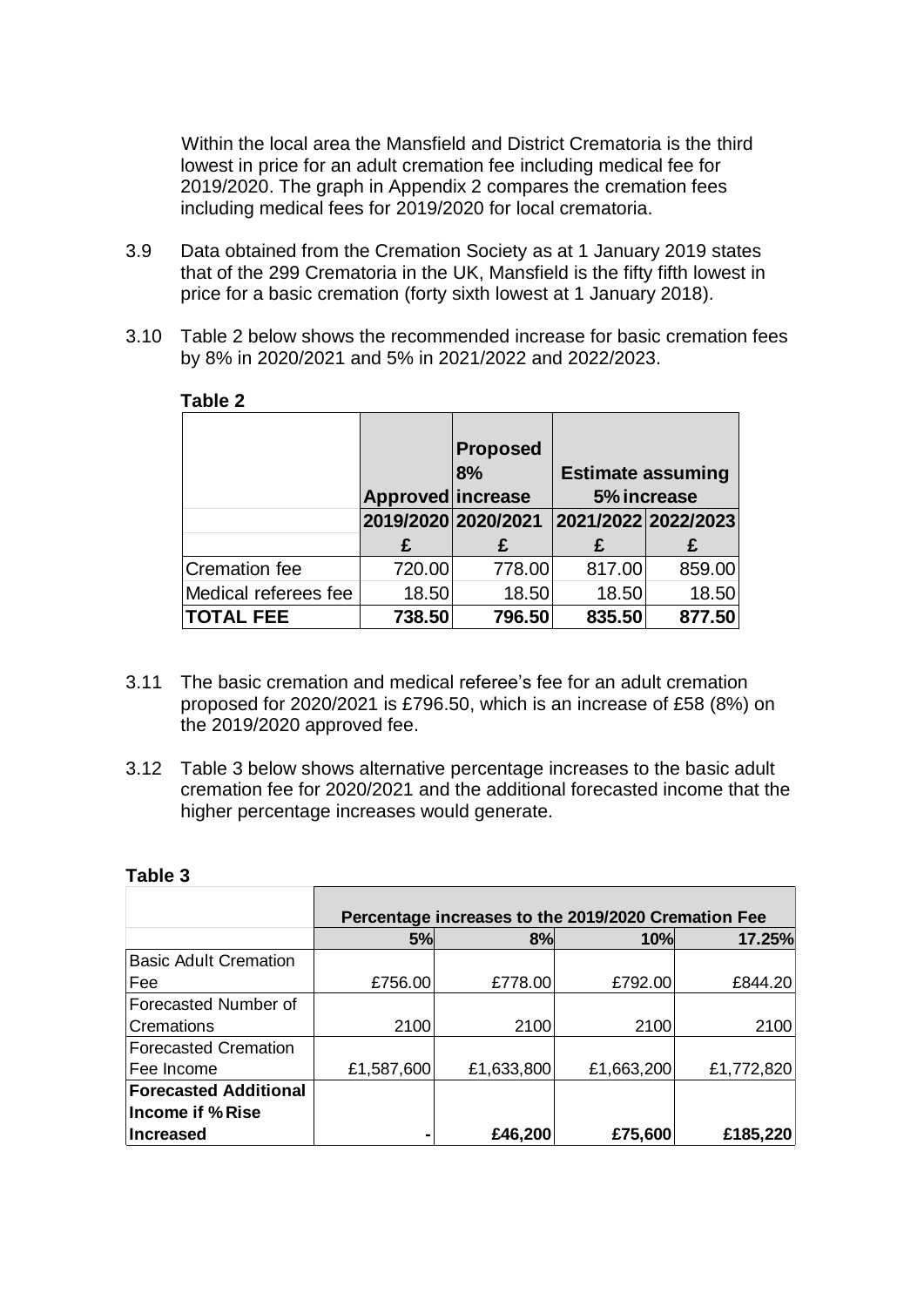- 3.13 An assessment of required planned preventative works programme for the Crematorium and other major assets has been undertaken and shows that over the next 20 years a total of £3,140,207 is required to keep the Crematorium operational. Increasing the proposed fee by 8% would allow the additional 3% to be put to the Capital Fund to help meet the capital requirements over the next 2 years. However, to meet the £3,140,207 over the next 20 years without an impact on the revenue budget and distributed surplus fees would need to be increased by 17.25% in 2020/2021. This would put £185,000 per annum into the Capital Fund until 2029/2030 and then the contribution could be reduced to £140,000 per annum until 2038/2039. The Revenue and Capital Budget 2020/2021-2022/2023 Report recommends that a working group be set up to assess the options in respect of how the Planned Preventative Works Programme is funded.
- 3.14 The income received from the basic cremation fees for the financial years 2016/2017 to 2019/2020 (forecast) is shown in table 4 below:

| Year               | <b>Basic</b><br><b>Adult</b><br><b>Cremation</b><br>Fee | <b>Number of</b><br><b>Cremations</b><br><b>April to</b><br><b>March per</b><br>annum | <b>Income</b><br><b>Received</b> | <b>Annual</b> | <b>Annual</b><br>Increase Increase |
|--------------------|---------------------------------------------------------|---------------------------------------------------------------------------------------|----------------------------------|---------------|------------------------------------|
| 2016/2017          | £605.00                                                 | 2,623                                                                                 | £1,579,183 £178,477              |               | 12.3%                              |
| 2017/2018          | £635.00                                                 | 2,514                                                                                 | £1,588,048                       | £8,865        | 0.4%                               |
| 2018/2019          | £686.00                                                 | 2,235                                                                                 | £1,526,370                       | $-E61,678$    | $-4.1%$                            |
| 2019/2020 forecast | £720.00                                                 | 2,200                                                                                 | £1,584,000                       | £57,630       | 3.6%                               |

#### **Table 4**

Please note that the income received figures and number of cremations data in table 4 are for all the different cremation fees available and not just the basic adult cremation fees.

3.15 Table 5 below shows the basic cremation fee proposed for 2020/2021 to 2022/2023 and the forecast income. The number of cremations forecast from 2020/2021 onwards has been reduced from 2,400 to 2,100 per annum to reflect current throughput data.

#### **Table 5**

| Year      | <b>Basic Adult</b><br><b>Cremation Fee</b><br><b>Proposed</b> | Increase in<br><b>Cremation</b><br>Fee | <b>Number of</b><br><b>Cremations</b> | <b>Annual</b><br><b>Income</b><br><b>Forecast</b> |
|-----------|---------------------------------------------------------------|----------------------------------------|---------------------------------------|---------------------------------------------------|
| 2020/2021 | £778.00                                                       | £58                                    | 2,100                                 | £1,633,800                                        |
| 2021/2022 | £817.00                                                       | £39                                    | 2,100                                 | £1,715,700                                        |
| 2022/2023 | £859.00                                                       | f42                                    | 2,100                                 | £1,803,900                                        |

It is proposed within the Capital and Revenue Budget 2020/2021 to 2022/2023 that the additional 3% increase in 2020/2021 to be moved to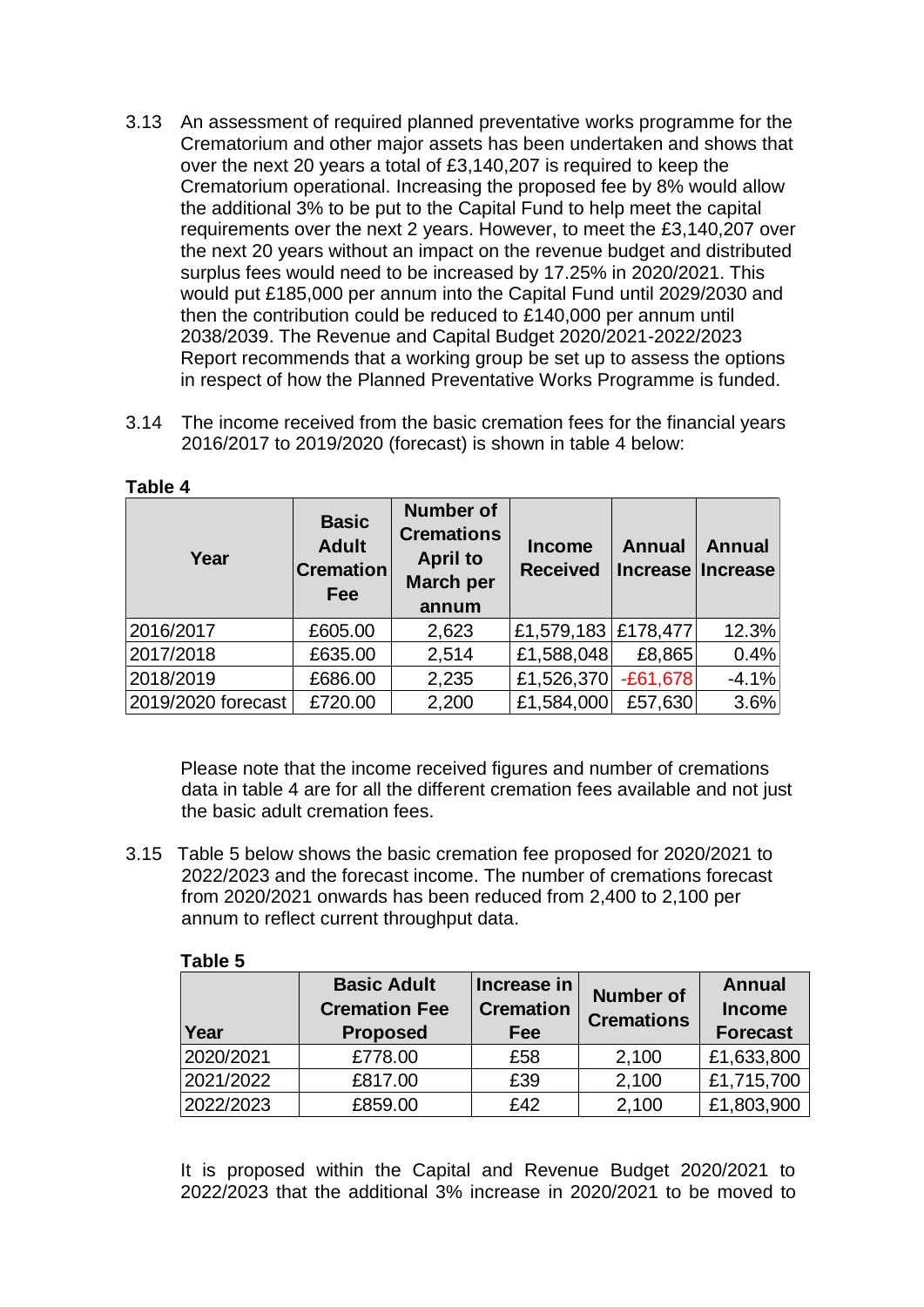the Capital Fund which amounts to £46,200 annually as shown in table 6 below:

**Table 6**

|                                   | Year       | Year       | Year       |
|-----------------------------------|------------|------------|------------|
|                                   | 2020/2021  | 2021/2022  | 2022/2023  |
| <b>Prior Year Fee</b>             | £720       | £778       | £817       |
| 5% fee increase                   | £36        | £39        | £42        |
| 3% fee increase                   | £22        | £0         | £0         |
| <b>Total Increase</b>             | £58        | £39        | £42        |
| <b>Proposed Fee</b>               | £778       | £817       | £859       |
| Cremation Fee income based        |            |            |            |
| on 2100 funerals                  | £1,512,000 | £1,587,600 | £1,669,500 |
| 5% Cremation Fee Increase -       |            |            |            |
| Revenue                           | £75,600    | £81,900    | £88,200    |
| <b>Total Cremation Fee</b>        |            |            |            |
| <b>Revenue Income</b>             | £1,587,600 | £1,669,500 | £1,757,700 |
| 3% Cremation Fee Increase -       |            |            |            |
| <b>Reserve Capital Fund</b>       | £46,200    | £46,200    | £46,200    |
|                                   |            |            |            |
| <b>Total Cremation Fee Income</b> | £1,633,800 | £1,715,700 | £1,803,900 |

3.16 During January to December 2018 Mansfield Crematorium carried out 2,371 cremations, ranking it the thirty ninth highest of the 299 Crematoria operating throughout the UK (Thirtieth highest in 2017).

# **4. OPTIONS AVAILABLE**

Amendments to the proposed fees and charges can be suggested. However, the impact on the proposed revenue and capital budgets for 2020/2021 – 2022/2023 and the reserves of the JCC needs to be considered.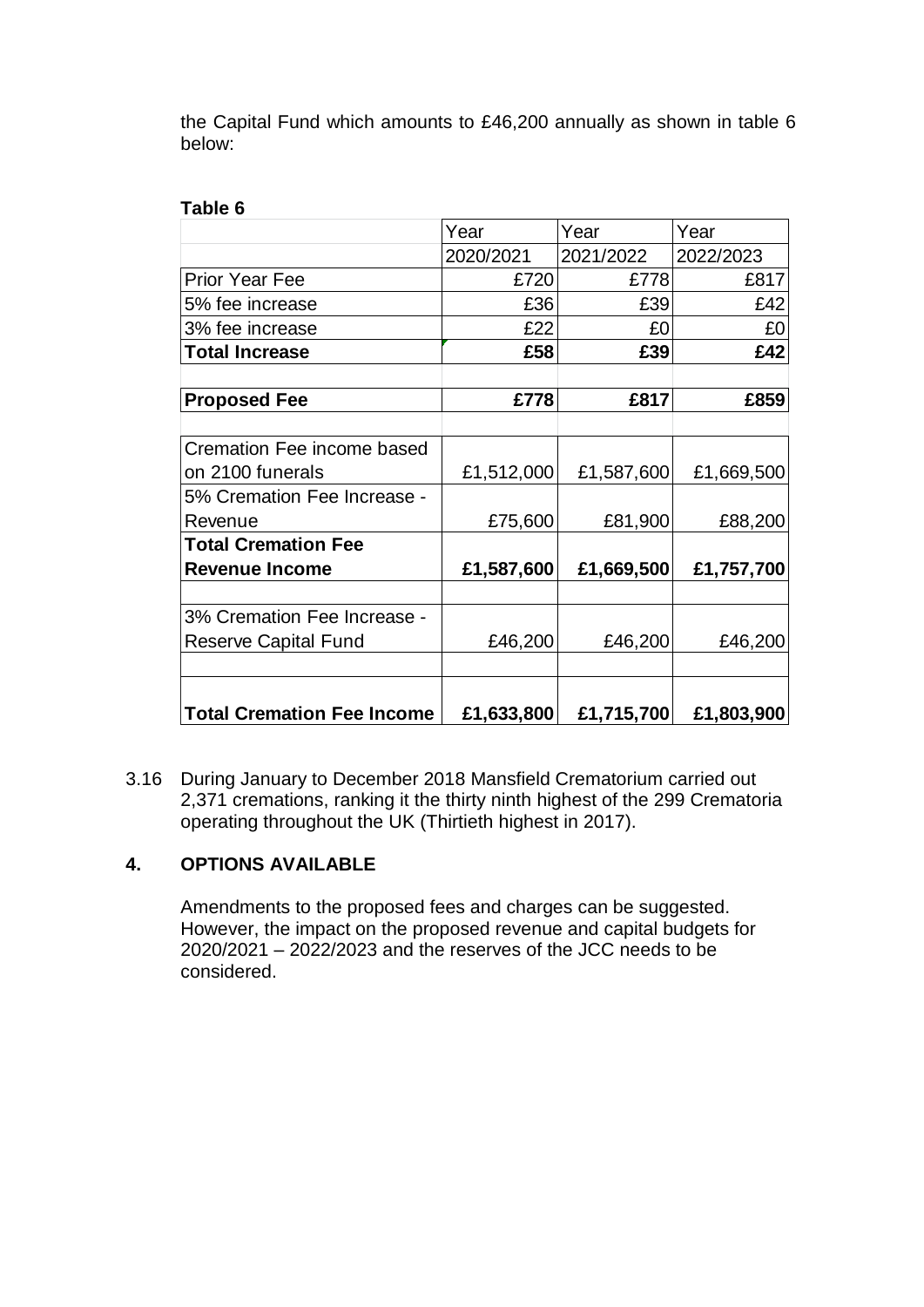# **5. RISK ASSESSMENT OF RECOMMENDATIONS AND OPTIONS**

| <b>Risk</b>                                                                                                          | <b>Risk Assessment</b>                                                                                                                                            | <b>Risk</b><br>Level | <b>Risk Management</b>                                                                           |
|----------------------------------------------------------------------------------------------------------------------|-------------------------------------------------------------------------------------------------------------------------------------------------------------------|----------------------|--------------------------------------------------------------------------------------------------|
| Financial -That the<br>figures contained<br>within the proposed<br>fees and charges are<br>inaccurate                | That the calculations have<br>been made incorrectly.<br>There is a great deal of<br>work involved in bringing<br>the information together and<br>errors may occur | <b>Medium</b>        | A quality check is<br>undertaken<br>throughout the<br>process and errors<br>identified.          |
| <b>Reputational – That</b><br>the proposed fees<br>damage the<br>reputation of the<br>Joint Crematorium<br>Committee | Work is undertaken to<br>review all UK crematoria<br>fees and annual increases<br>and as well as those<br>Crematoria operating within<br>our region.              | Low                  | The proposals are in<br>line with the Joint<br>Crematorium<br>Committees<br>corporate priorities |

# **6. ALIGNMENT TO COMMITTEES PRIORITIES**

This report is directly aligned to ensuring effective management of the Crematorium.

# **7. IMPLICATIONS RELATING TO RELEVANT LEGISLATION**

- (a) Relevant Legislation: No direct impact
- (b) Human Rights: It is not considered that individual human rights will be infringed.
- (c) Equality and Diversity: No direct impact.
- (d) Climate change and environmental sustainability: The Environmental Permitting (England and Wales) Regulations 2017 – the Environmental Protection (England) (Crematoria Mercury Emissions Burden Sharing Certifications) Direction 2010.
- (e) Crime and Disorder: No direct impact.
- (f) Budget / Resources: The income anticipated from the proposed fees and charges will be included in the 2020/2021 revenue budgets. The impact of any amendments will be assessed.

## **8 CONSULTATION**

The proposals have been provided by the Director and Registrar of the Mansfield & District Crematorium.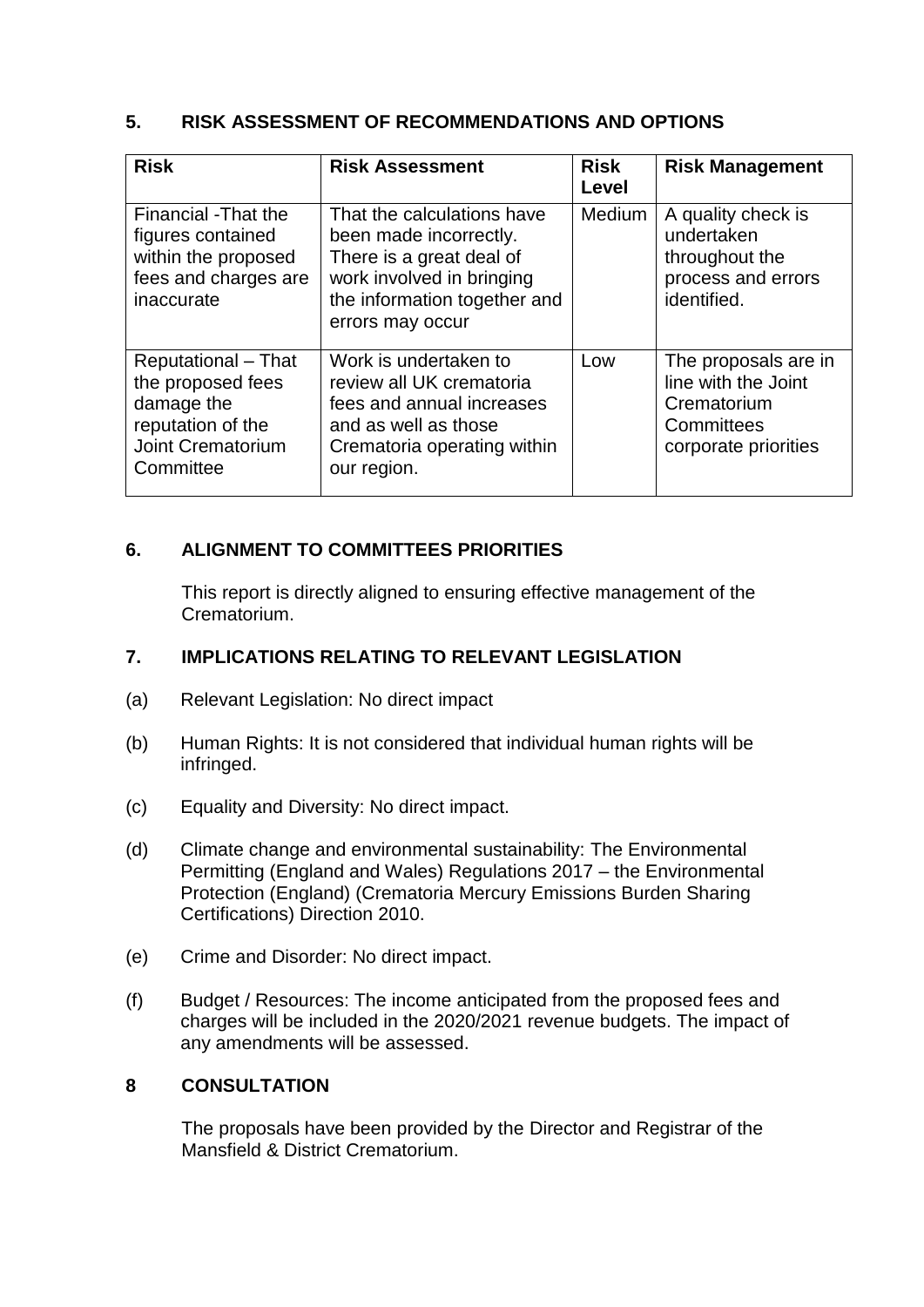# **9 BACKGROUND PAPERS**

Comparison fees and charges and number of cremations carried out have been obtained from the Cremation Society.

| <b>Report Author</b> | $\blacksquare$ | <b>Wendy Gregson</b>          |
|----------------------|----------------|-------------------------------|
| Designation          | $\blacksquare$ | <b>Senior Finance Advisor</b> |
| Telephone            | $\blacksquare$ | 01623 463305                  |
| E-mail               | $\blacksquare$ | wgregson@mansfield.gov.uk     |